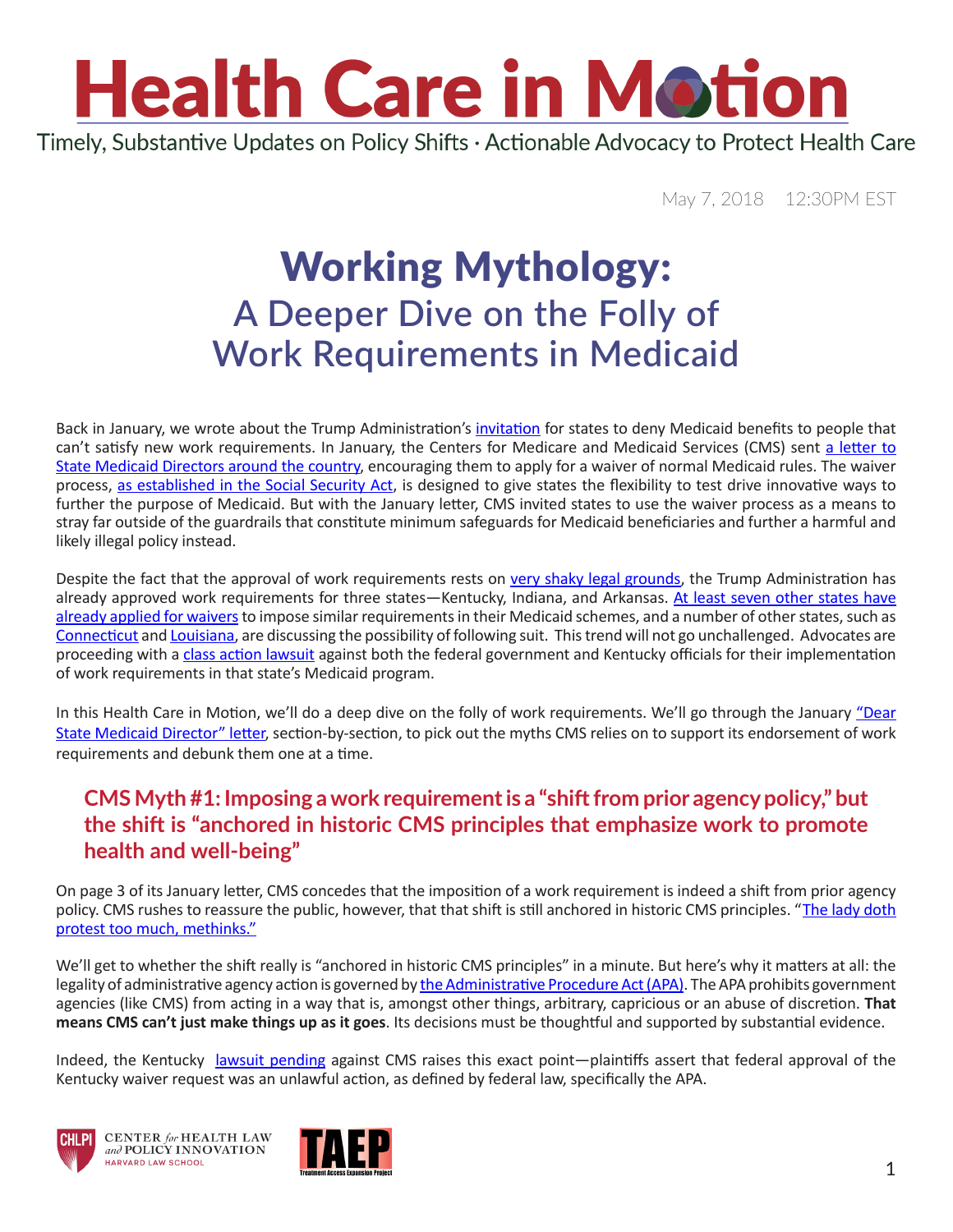### **Reality: Imposing a work requirement on Medicaid eligibility is a dramatic and unprecedented shift away from historic CMS principles**

The clearest evidence that approving state requests to impose a work requirement diverges from "historic CMS principles" is that CMS explicitly rejected such requests in the past! For example, CMS sent letters to [Pennsylvania](https://www.medicaid.gov/Medicaid-CHIP-Program-Information/By-Topics/Waivers/1115/downloads/pa/Healthy-Pennsylvania-Private-Coverage-Option-Demonstration/pa-healthy-ca.pdf) (2014), [Indiana](http://www.in.gov/fssa/hip/files/IN_HIP_2.0_CMS_Approval_Ltr_1_27_15.pdf) (2015), and [Arizona](https://www.azahcccs.gov/Resources/Downloads/1115Waiver/LetterToState09302016.pdf) (2016), rejecting their requests to impose work requirements on their respective programs (or indicating such requests would be rejected). It said, point blank, that work requirements had the potential to ["undermine access to care and](https://www.azahcccs.gov/Resources/Downloads/1115Waiver/LetterToState09302016.pdf)  [do not support the objectives of \[Medicaid programs\]."](https://www.azahcccs.gov/Resources/Downloads/1115Waiver/LetterToState09302016.pdf)

Additionally, a [comparison](https://www.kff.org/report-section/section-1115-medicaid-demonstration-waivers-the-current-landscape-of-approved-and-pending-waivers-appendices/) of the 2015 CMS Waiver Approval Criteria and the [2017 Revised CMS Waiver Approval Criteria](https://www.medicaid.gov/medicaid/section-1115-demo/about-1115/index.html) reveals noticeable differences. If CMS's shift is anchored in historic principles, they shouldn't be that different, right?

Take a look for yourself:

#### **2015 CMS Waiver Approval Criteria:**

- 1. Increase and strengthen overall coverage of low-income individuals in the state;
- 2. Increase access to, stabilize and strengthen providers and provider networks available to serve Medicaid and low-income populations in the state;
- 3. Improve health outcomes for Medicaid and other low-income populations in the state; or
- 4. Increase the efficiency and quality of care for Medicaid and other low-income populations through invitations to transform service delivery networks.

#### **2017 Revised CMS Waiver Approval Criteria:**

- 1. Improve access to high-quality, person-centered services that produce positive health outcomes for individuals;
- 2. Promote efficiencies that ensure Medicaid's sustainability for beneficiaries over the long term;
- 3. Support coordinated strategies to address certain health determinants that promote upward mobility, greater independence, and improved quality of life among individuals;
- 4. Strengthen beneficiary engagement in their personal healthcare plan, including incentive structures that promote responsible decision-making;
- 5. Enhance alignment between Medicaid policies and commercial health insurance products to facilitate smoother beneficiary transition; and
- 6. Advance innovative delivery system and payment models to strengthen provider network capacity and drive greater value for Medicaid.

Pretty big jump, right?

All 4 criteria in the 2015 list made mention of serving low-income individuals and populations. In 2017? **0 mentions.** This is particularly shocking given that the [statutory language](https://www.ssa.gov/OP_Home/ssact/title19/1901.htm) that defines Medicaid's purpose specifically requires that Medicaid "furnish medical assistance on behalf of families with dependent children and of aged, blind, or disabled individuals, **whose income and resources are insufficient to meet the costs of necessary medical services."**

Instead, the 2017 list of criteria is filled with corporate buzzwords like "promote efficiencies," "strengthen beneficiary engagement," and "enhance alignment between Medicaid policies and commercial health insurance products to facilitate





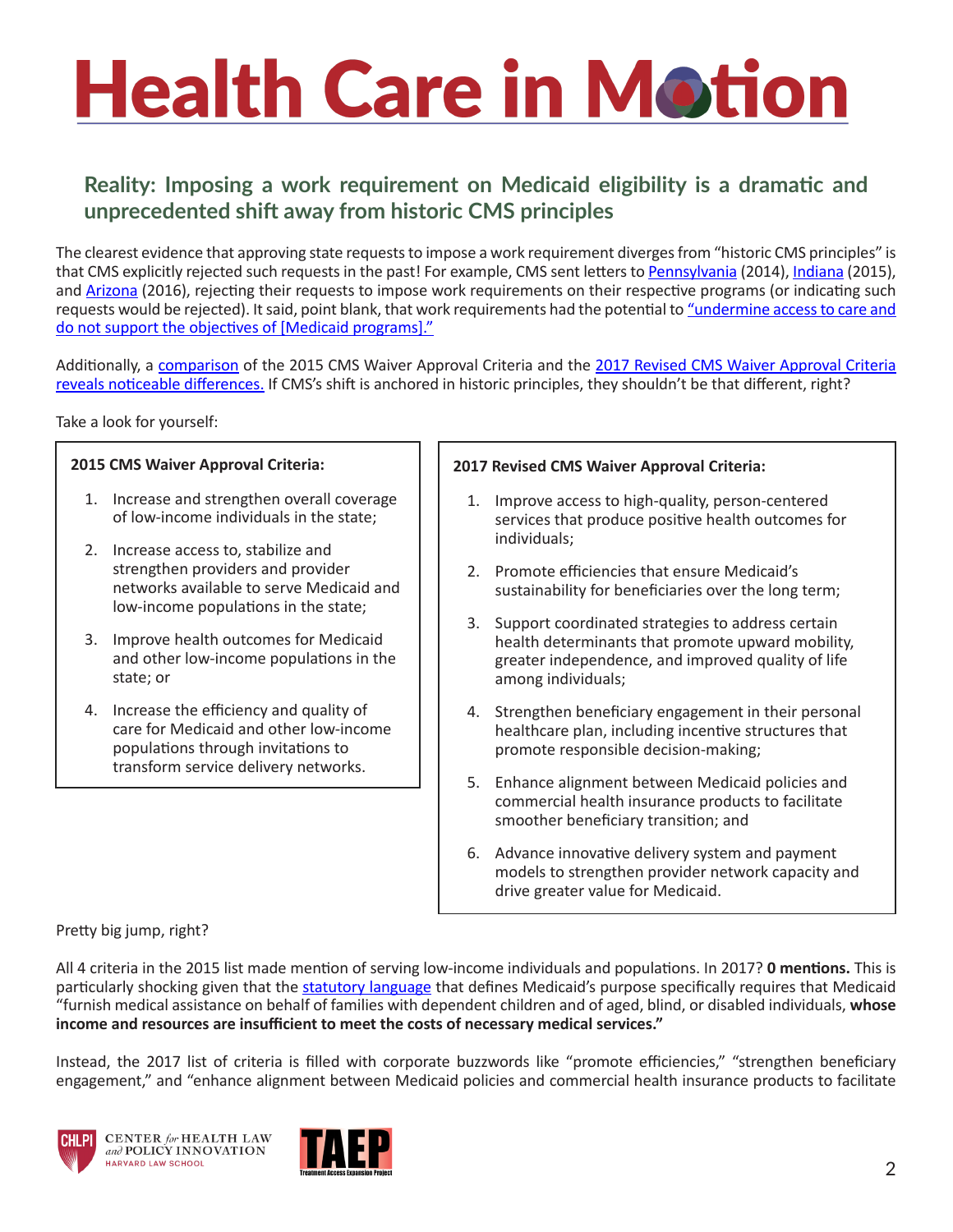smoother beneficiary transition." Moreover, with phrases like "[promoting] upward mobility, greater independence…[and] responsible decision-making" at its core, the 2017 list smacks of the kind of [morality politics](https://www.rwjf.org/content/dam/farm/books/books/2004/rwjf11472) that places blame for health outcomes squarely on the shoulders of vulnerable populations, without consideration of the systemic and institutional barriers that might be at play too.

**Thus, the second part of CMS' statement—that its shift is rooted in historic CMS principles—is self-serving, conclusory and unsupported.** 

#### **CMS Myth #2: It's unambiguously legal for CMS to approve states' requests for waivers that condition Medicaid eligibility on fulfilling a work requirement**

Underlying the entire January letter is the assumption that CMS has the legal authority to approve a state's proposal to condition Medicaid eligibility on work.

### **Reality: A judge could rule otherwise─by finding that HHS does not have the authority to approve states' requests for waivers that condition Medicaid eligibility on a work requirement**

As we mentioned in the introduction, the CMS approvals of the Kentucky, Indiana, and Arkansas's waiver requests rest on [shaky legal ground](https://www.chlpi.org/wp-content/uploads/2013/12/HCIM_01_19_2018.pdf). For one, CMS cannot arbitrarily implement a sudden shift in policy that undermines the purpose of the statute, as discussed above. But even asides from the sudden shift, allowing a work requirement is substantively illegal in and of itself.

Let's be clear: it's not so unusual to grant waivers of normal Medicaid rules and approving waiver requests *can* be perfectly legal. For example, [states have used waivers](https://www.kff.org/medicaid/issue-brief/section-1115-medicaid-demonstration-waivers-the-current-landscape-of-approved-and-pending-waivers/) to expand Medicaid eligibility to certain targeted populations, like people living with HIV, and to expand certain classes of services such as increasing the scope of covered mental health services. Waiving federal Medicaid requirements for certain states is the idea that [states are laboratories of democracy](http://www.governing.com/columns/potomac-chronicle/gov-states-still-labs-of-democracy.html) come to life. It lets states test an idea out to see if it would be a good candidate to roll it out nationally.

In fact, a [provision in the Social Security Act](https://www.ssa.gov/OP_Home/ssact/title11/1115.htm) specifically allows the federal government to waive the requirements of the Medicaid statute, in order to allow states to undertake "demonstration projects." The federal government can give states permission to deviate from normal Medicaid rules if those states want to "test drive" creative initiatives that are likely to further the objectives of Medicaid.

But that's just it! It's *only* legal to grant this kind of waiver if the demonstration project is likely to further the *objectives* **[of Medicaid](https://www.ssa.gov/OP_Home/ssact/title19/1901.htm)** and there's a persuasive argument that work requirements do *not* further Medicaid's ultimate objectives. As we saw above, it's such a strong argument CMS has explicitly made it itself: in its 2016 rejection of Arizona's work requirement [proposal](https://www.azahcccs.gov/Resources/Downloads/1115Waiver/LetterToState09302016.pdf), CMS wrote that adding such a requirement to its program could "undermine access to care and [would not] support the objectives of the program."

So what *are* the objectives of Medicaid? In 1965, Congress authorized the creation of Medicaid by enacting [Title 19 of the](https://www.ssa.gov/OP_Home/ssact/title19/1901.htm)  [Social Security Act](https://www.ssa.gov/OP_Home/ssact/title19/1901.htm), which allows federal dollars to be spent by states, as far practicable under the conditions there:

- 1. [Providing medical assistance](https://www.law.cornell.edu/uscode/text/42/1396%E2%80%931) to families with children and to aged, blind, or disabled individuals, whose income and resources are limited; AND
- 2. Helping people attain or retain [capability for independence or self-care.](https://www.law.cornell.edu/uscode/text/42/1396%E2%80%931)



**HARVARD LAW SCHOOL** 

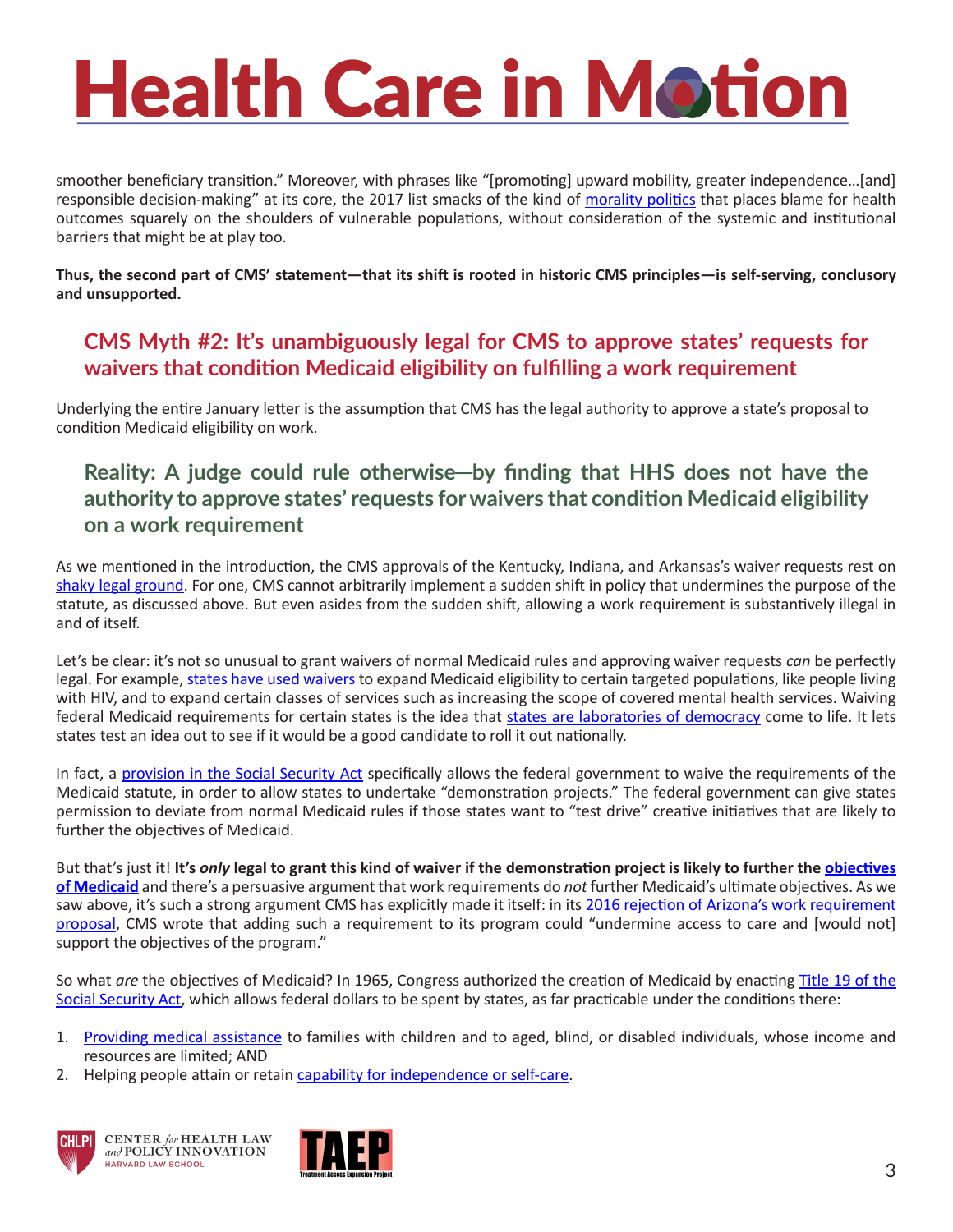In 2010, Congress enacted the Affordable Care Act, which included a provision called "Role of Public Programs," explicitly mandating that state plans must provide a minimum level of essential health care coverage to even able-bodied adults without children, if their income falls below 133% of the federal poverty line. You have probably read that the Supreme Court held that the federal government can't enforce this mandate by withholding federal Medicaid funding if states failed to comply, effectively rendering this a state option rather than a mandate.

CMS itself [translated all of this](https://www.medicaid.gov/federal-policy-guidance/downloads/smd10005.pdf) into plain language: these statutes make it permissible to enroll "very-low income individuals who are not otherwise eligible under mandatory eligibility categories" in Medicaid coverage. The CMS webpage explaining [the history of Medicaid](https://www.medicaid.gov/about-us/program-history/index.html), puts it best: Medicaid programs provide health coverage for low-income people.

And don't let the Social Security Act's "independence or self-care" language confuse you. In context—namely, within a statute creating a medical assistance program—that independence refers to [physical independence that can be achieved through](http://familiesusa.org/sites/default/files/comments/comments_1115_AR waiver_ammendment_0817.pdf)  [rehabilitation and other such medical services](http://familiesusa.org/sites/default/files/comments/comments_1115_AR waiver_ammendment_0817.pdf). Those words shouldn't be twisted to mean the *economic* independence or "upward mobility" that **CMS** is suddenly talking about.

#### **All this to say: If work requirements are** *not* **likely to further these objectives, it would be illegal for CMS to approve waiver requests.**

**And of course, studies show that work requirements would most likely achieve the exact opposite result.** [The most](http://www.clasp.org/sites/default/files/publications/2017/08/Doubling-Down-How-Work-Requirements-in-Public-Benefit-Programs-Hurt-Low-Wage-Workers.pdf)  [common effect of work requirements is that recipients lose benefits.](http://www.clasp.org/sites/default/files/publications/2017/08/Doubling-Down-How-Work-Requirements-in-Public-Benefit-Programs-Hurt-Low-Wage-Workers.pdf) For an example of this, let's look at data from the federal government's Temporary Assistance for Needy Families (TANF) program, which provides cash assistance to lowincome families. TANF imposes work requirements like the ones being proposed for Medicaid. The data shows that the work requirements led to reduced program enrollment-not because fewer families needed public support, but because the rigid work requirements imposed a barrier to access. In fact, [a 2014 report from the Congressional Research Service](https://greenbook-waysandmeans.house.gov/sites/greenbook.waysandmeans.house.gov/files/R43400_gb.pdf) noted that "the TANF caseload reduction generally resulted from **fewer eligible families actually receiving benefits**."

#### **CMS Myth #3: Work requirements can improve health outcomes**

On page 2 of the January letter, CMS writes that "while high-quality health care is important" for health and well-being, "productive work and community engagement…may improve health outcomes." Translation: CMS believes that going to work makes us healthier. It points to data that shows higher earnings are positively correlated to longer lifespans and that unemployment leads to poorer health outcomes.

### **Reality: Conditioning health care benefits on fulfilling work requirements can have dangerous outcomes**

Correlation between two factors does not mean that one causes the other. [After all, no one reasonably believes that ice](https://www.youtube.com/watch?v=8B271L3NtAw)  [cream causes people to drown.](https://www.youtube.com/watch?v=8B271L3NtAw) The principle that correlation does not necessarily imply causation is why CMS's premise that work requirements can improve health outcomes requires a closer look.

In fact, a closer look reveals that the chain of causation likely flows the other way—being healthy enables you to work. For instance, [a study by Ohio's Department of Medicaid](http://medicaid.ohio.gov/Portals/0/Resources/Reports/Annual/Group-VIII-Assessment.pdf) found that three-quarters of Medicaid expansion enrollees who were looking for work reported that Medicaid made it easier to do so, and more than half of those who were working said that Medicaid made it easier to keep their jobs.

It is precisely because Medicaid meets enrollees' health needs that enrollees are able to focus on finding and keeping employment. Taking away Medicaid benefits without any legitimate commitment—or even lip-service—to increasing the





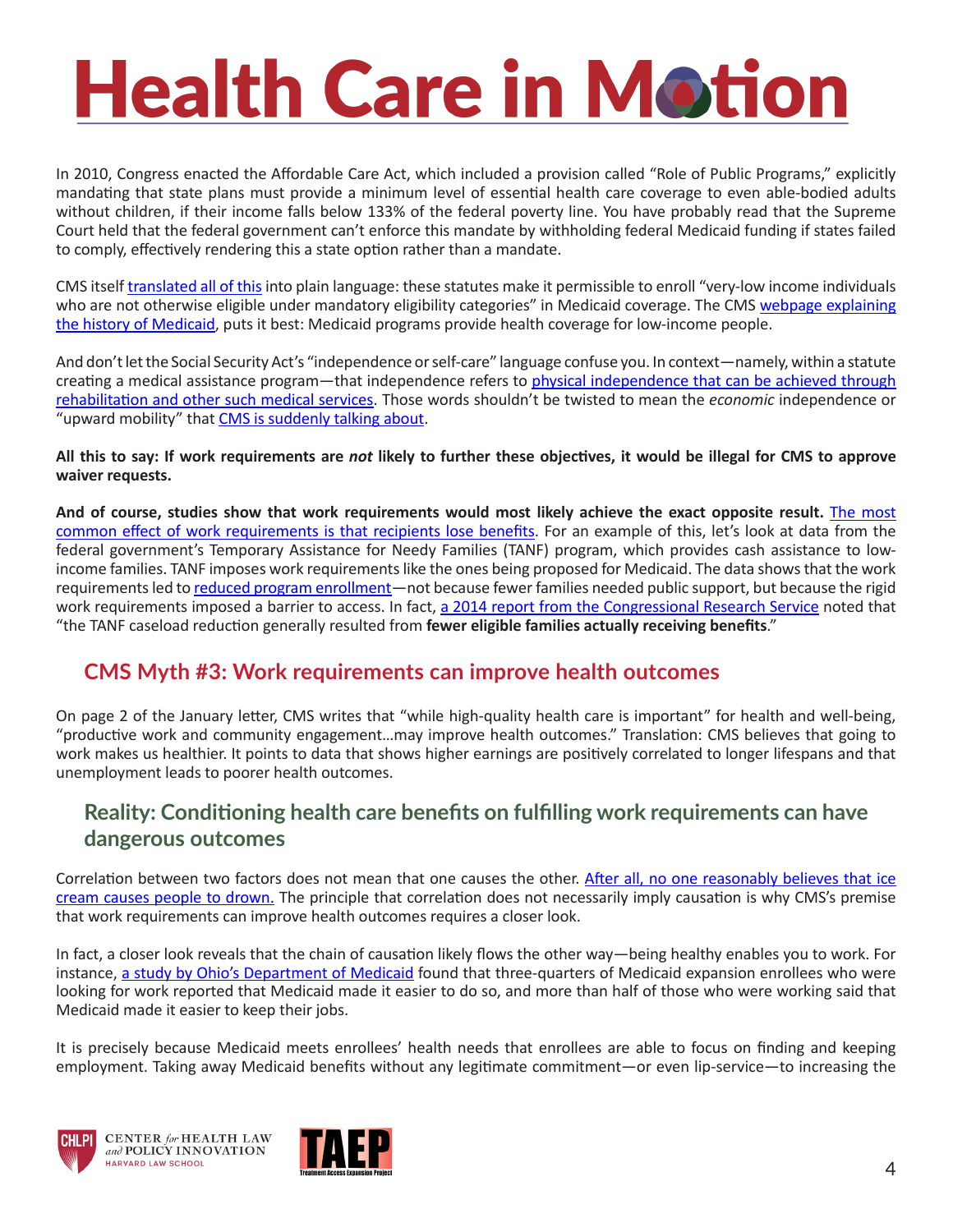availability of jobs across the state or assisting beneficiaries with finding and keeping employment could lead to fewer people being able to hold a steady job. That's the exact opposite result of what CMS is supposedly aiming for.

Finally, although the CMS letter nominally requires states to describe the strategies they would implement to help beneficiaries meet work requirements, CMS explicitly states it is prohibited from using Medicaid dollars to fund those strategies. If encouraging people to work has enough of a direct causal relationship with health outcomes that states can condition healthcare coverage upon a work requirement, why can't they use Medicaid dollars to help people find work?

The Administration might try to argue that the Social Security Act defines "medical assistance" and lists things that fall under that definition—none of which cover services to help people find work. (Spoiler alert: it's probably because services that help people find work don't have much to do with health care and Congress didn't think to include—or even exclude—it...).

But, that same definition has a catch-all provision. Medical assistance can include "any other medical care and any other type of remedial care recognized under State law," specified by the Secretary of Health and Human Services. So if the federal government is so convinced that helping people find work is a way to directly improve health outcomes in a state, it may deem it so—and pay for it using federal dollars.

In fact, there is even a [provision in the Social Security Act](https://www.ssa.gov/OP_Home/ssact/title11/1115.htm) that specifically [authorizes CMS to allow federal Medicaid dollars](http://www.dhcs.ca.gov/provgovpart/Documents/Waiver Renewal/1115_Project_Authority.pdf) to go towards costs that would otherwise not be eligible, if those costs are associated with an approved waiver request. So if CMS is sure that work requirements can improve health outcomes, why don't they invest in that?

**Now, don't get us wrong.** We're not saying work is bad for you. Quite the opposite: Work, as well as helping people become independent, is important and valuable. But conditioning health care coverage on fulfilling a work requirement gets the chain of causation backwards.

#### **CMS Myth #4: Work requirements will "promote work and other community engagement"**

Ok, so we've established that working probably doesn't, by itself, make you healthy. But to take a step back, is it even true that that work requirements will make people work?

On page 3 of the January letter, CMS writes that work requirements present a "new opportunity for promoting work and other community engagement." Translation: CMS believes that by holding a basic human need like health care hostage, people will be motivated to start working.

#### **Reality: Work requirements don't actually increase employment**

The facts don't hold up on this one. For example, let's look at data from TANF again. The [2014 report by the Congressional](https://greenbook-waysandmeans.house.gov/sites/greenbook.waysandmeans.house.gov/files/R43400_gb.pdf)  [Research Service](https://greenbook-waysandmeans.house.gov/sites/greenbook.waysandmeans.house.gov/files/R43400_gb.pdf) found that TANF's work requirements didn't improve work participation rates! Under TANF, the rate of participation in work and related activities has stayed around 30% during the life of the program. What does this mean? Imposing work requirements puts a huge burden on state administrators and beneficiaries alike, and doesn't even have the desired effect of increasing employment! High effort, low reward.

And here's why it makes sense that employment rates won't increase as a result of work requirements. First off, most [Medicaid recipients already work,](https://www.kff.org/medicaid/issue-brief/understanding-the-intersection-of-medicaid-and-work/) so they don't need the government to "encourage" them to do so. Next, the economics show that, [from a financial standpoint, working is nearly always substantially better than not working](https://www.cbpp.org/poverty-and-inequality/commentary-under-current-poverty-programs-it-pays-to-work-despite-house). If people *can* work and earn more money, you can bet they will!





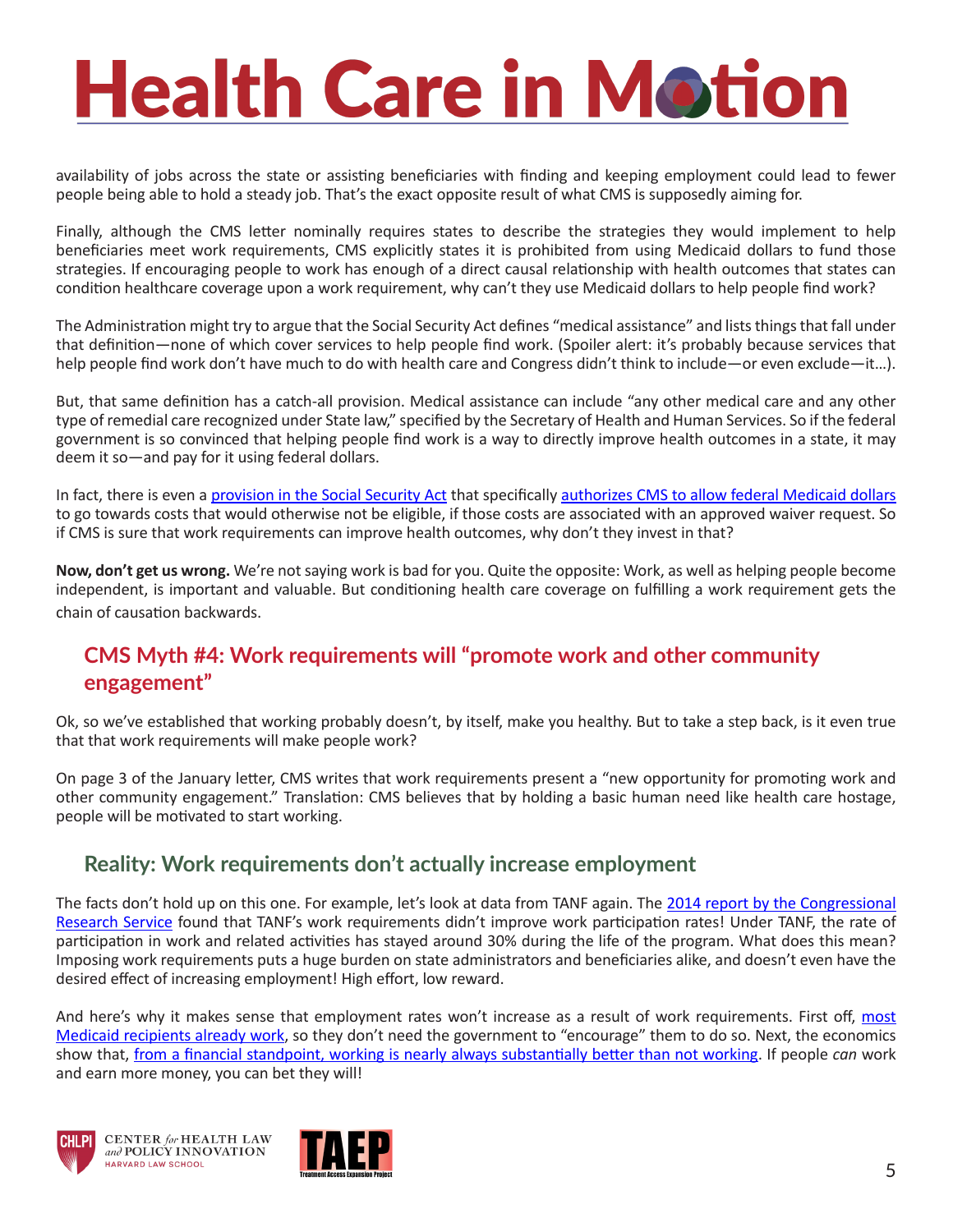In addition, as the Center for Law and Social Policy puts it, "cutting people off from public benefits because of arbitrary [work](http://www.clasp.org/sites/default/files/publications/2017/08/Doubling-Down-How-Work-Requirements-in-Public-Benefit-Programs-Hurt-Low-Wage-Workers.pdf) [requirements make it harder to work](http://www.clasp.org/sites/default/files/publications/2017/08/Doubling-Down-How-Work-Requirements-in-Public-Benefit-Programs-Hurt-Low-Wage-Workers.pdf) because people will be hungrier, less healthy, and more stressed." As discussed above, [a study by Ohio's Department of Medicaid](http://medicaid.ohio.gov/Portals/0/Resources/Reports/Annual/Group-VIII-Assessment.pdf) found that three-quarters of Medicaid expansion enrollees who were looking for work reported that Medicaid made it easier to do so, and more than half of those who were working said that Medicaid made it easier to keep their jobs. In fact, [work requirements may](https://www.cbpp.org/blog/work-requirements-in-medicaid-would-increase-number-of-uninsured) *reduce* people's ability to work, "by putting health coverage out of reach and causing them to have more (or more serious) health problems."

And lastly, if public "handouts" discouraged people from working, you'd think Medicaid expansion would reduce employment, right? Quite the opposite: a 2018 study found that [Medicaid expansion had positive or neutral effects on employment](https://www.kff.org/medicaid/issue-brief/the-effects-of-medicaid-expansion-under-the-aca-updated-findings-from-a-literature-review-march-2018/) in the states that did expand their programs. For example, [a study of Michigan's Medicaid expansion](http://ihpi.umich.edu/news/medicaid-expansion-helped-enrollees-do-better-work-or-job-searches) found that 55% of new beneficiaries who were out of work said Medicaid coverage made them better able to look for a job.

### **CMS Myth #5: Aligning Medicaid work requirements with SNAP or TANF requirements could "reduce the burden on both states and beneficiaries"**

Conveniently ignoring the fact that TANF's work requirements haven't helped increase workforce participation, CMS proposes that states further replicate the TANF model. On page 5 of the January letter, CMS proposes that states might align their proposed Medicaid work requirements with the requirements of TANF and the Supplemental Nutrition Assistance Program (SNAP), a federal program that provides nutritional assistance to low-income individuals. The letter implies that this alignment will streamline the administrative process for both state administrators and Medicaid beneficiaries themselves.

### **Reality: SNAP and TANF requirements are poorly administered and aligning Medicaid work requirements would have disastrous outcomes**

There's [plenty of evidence](http://www.clasp.org/sites/default/files/publications/2017/08/Doubling-Down-How-Work-Requirements-in-Public-Benefit-Programs-Hurt-Low-Wage-Workers.pdf) that shows the imposition of work requirements to be an administrative nightmare. Many working Medicaid beneficiaries are likely to face obstacles verifying their work status. In today's labor market, the lowestpaid Americans have to take jobs that give limited benefits and have [volatile work schedules](http://www.clasp.org/sites/default/files/publications/2017/08/Doubling-Down-How-Work-Requirements-in-Public-Benefit-Programs-Hurt-Low-Wage-Workers.pdf) that might mean working enough hours one month and not enough the next.

And perhaps more compelling for lawmakers is the fact that verifying work requirements is costly for the states themselves. It takes administrative time and resources to track and verify beneficiaries' workforce participation and it's unclear that the administrative cost would be offset by any savings in funding Medicaid. In fact, government reports on the SNAP and TANF programs have shown that [verification takes significant time and collaboration between program staff and employers](https://www.gao.gov/assets/660/654614.pdf) and that [implementation of complex requirements can be error-prone,](https://www.usda.gov/oig/webdocs/27601-0002-31.pdf) often leading to eligible recipients being denied benefits and ineligible people being granted them!

### **CMS Myth #6: States are able to "ensure that individuals with disabilities are not denied Medicaid for their inability to meet work requirements"**

On page 6 of the January letter, CMS explicitly acknowledges that some individuals may be "classified for Medicaid purposes as non-disabled" and yet may have a disability as per the definitions in the Americans with Disabilities Act or other laws that would prevent such individuals from meeting work requirements. The letter assumes States will ensure that those persons are not denied Medicaid coverage by including "reasonable modifications" to the work requirements, implying that states will be able to adjust its requirements for certain populations.





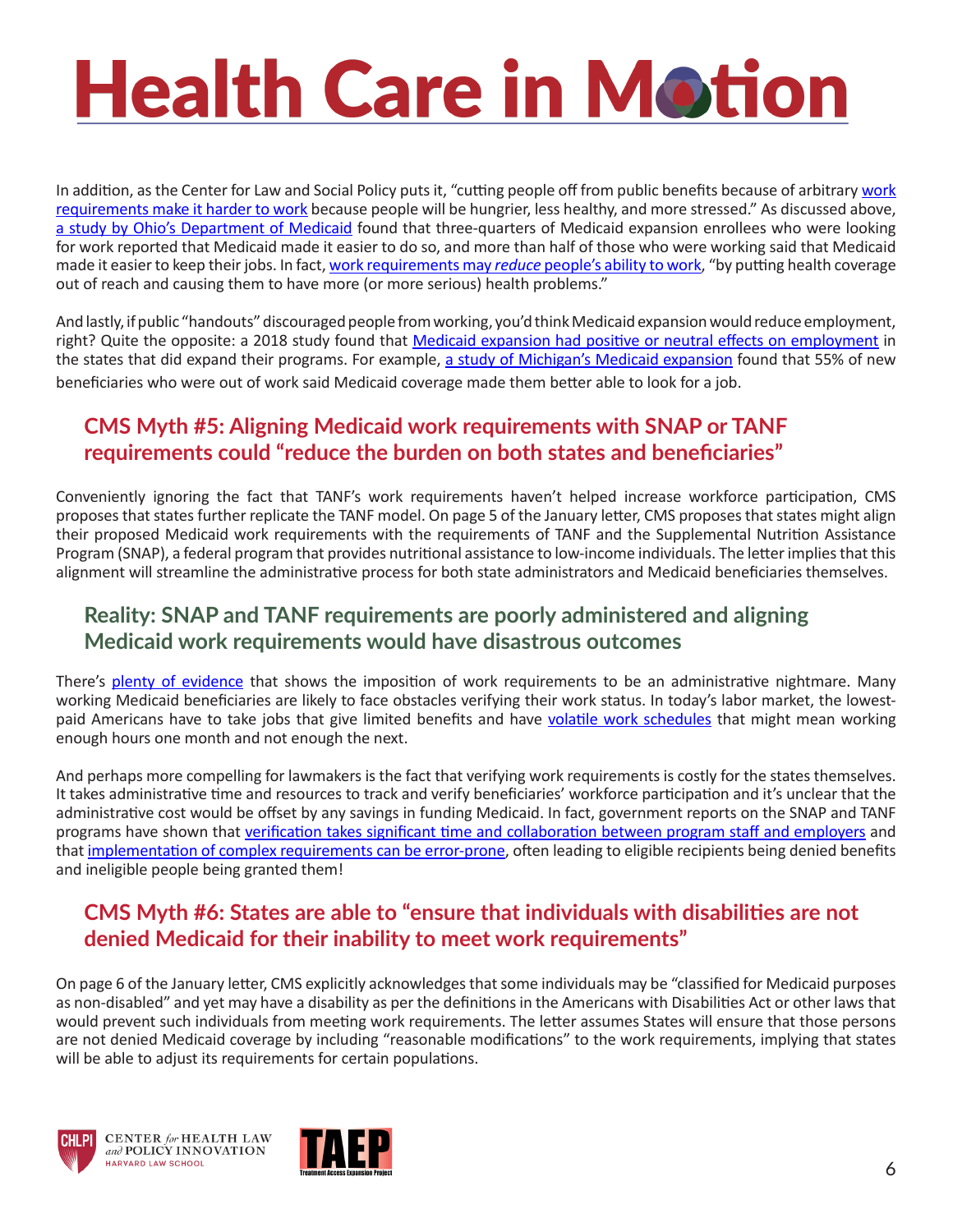### **Reality: Historical data shows that states cannot ensure that intricate work requirements are applied correctly, and administrative errors can have a severe impact on vulnerable populations**

As we saw above, [a government study](https://www.usda.gov/oig/webdocs/27601-0002-31.pdf) has shown that implementation of complex requirements can be error-prone and can lead to eligible recipients being denied benefits and ineligible people being granted them.

This risk of administrative error is particularly dangerous because of the disproportionately large impact an error would have on vulnerable populations like those with chronic illnesses and disabilities—populations protected by the Americans with Disabilities Act and other civil rights laws.

Again, we can look to historical data to support this. A [study by professors at UCLA and the University of Pennsylvania](https://repository.upenn.edu/cgi/viewcontent.cgi?referer=&httpsredir=1&article=1028&context=spp_papers) found that individuals with physical and mental health issues are disproportionately likely to be sanctioned for failing to meet public benefit programs' work requirements. Their study cited a [federal government report](https://oig.hhs.gov/oei/reports/oei-09-98-00291.pdf) finding that TANF recipients are seldom made aware of the good-cause exemptions they might qualify for. Further, it may be difficult for these individuals to navigate the bureaucracy or even travel to appointments to be assessed for exemption.

A [study using data from the federal government's 2015 National Health Interview Survey](https://www.healthaffairs.org/do/10.1377/hblog20170412.059575/full/) estimates that almost half of the 11 million Medicaid enrollees at risk of losing coverage due to work requirements have serious health problems, even though that number excludes those on disability programs. Other analyses of TANF show that "most participants facing significant barriers to employment (such as physical or mental health limitations) never found work, and the requirements left some recipients and their children worse off because they wound up with neither earnings nor cash assistance. The consequences mean that these families [fell deeper into poverty](https://www.cbpp.org/research/housing/work-requirements-would-undercut-effectiveness-of-rental-assistance-programs#_ftnref6)."

### **CMS Myth #7: States will take care to "respond to the local employment market," as well as other "market forces and structural barriers"**

On page 7 of the January letter, CMS suggests that States will ensure that their proposed work requirements are suitably adapted to the realities of the labor market in their respective states. States will take into consideration whether beneficiaries may be in regions with limited employment opportunities or facing particular economic stress, as well as structural barriers that certain individuals may face in complying with a work requirement.

### **Reality: Imposing work requirements at all shows an acute lack of awareness about the realities of today's labor market and other structural barriers to employment**

Unfortunately, imposing a work requirement that reflects the realities of today's labor market is something of an oxymoron. The United States' lowest income workers have two common characteristics that make this the case: (1) they are [more likely](https://ccf.georgetown.edu/2018/03/16/state-medicaid-work-rules-ignore-the-reality-of-working-life-for-americans-in-low-wage-jobs/)  [to work for employers that don't provide health care coverage](https://ccf.georgetown.edu/2018/03/16/state-medicaid-work-rules-ignore-the-reality-of-working-life-for-americans-in-low-wage-jobs/) (and therefore more likely to need Medicaid) and (2) they have the [most irregular work schedules,](https://ccf.georgetown.edu/2018/03/16/state-medicaid-work-rules-ignore-the-reality-of-working-life-for-americans-in-low-wage-jobs/) with spikes and dips in hours, due to working jobs that are seasonal or otherwise can't guarantee a stable number of hours per week.

**In short: imposing work requirements reflects, in itself, a ["profound misunderstanding of the realities of low-wage jobs."](https://www.clasp.org/sites/default/files/publications/2017/08/Doubling-Down-How-Work-Requirements-in-Public-Benefit-Programs-Hurt-Low-Wage-Workers.pdf)**





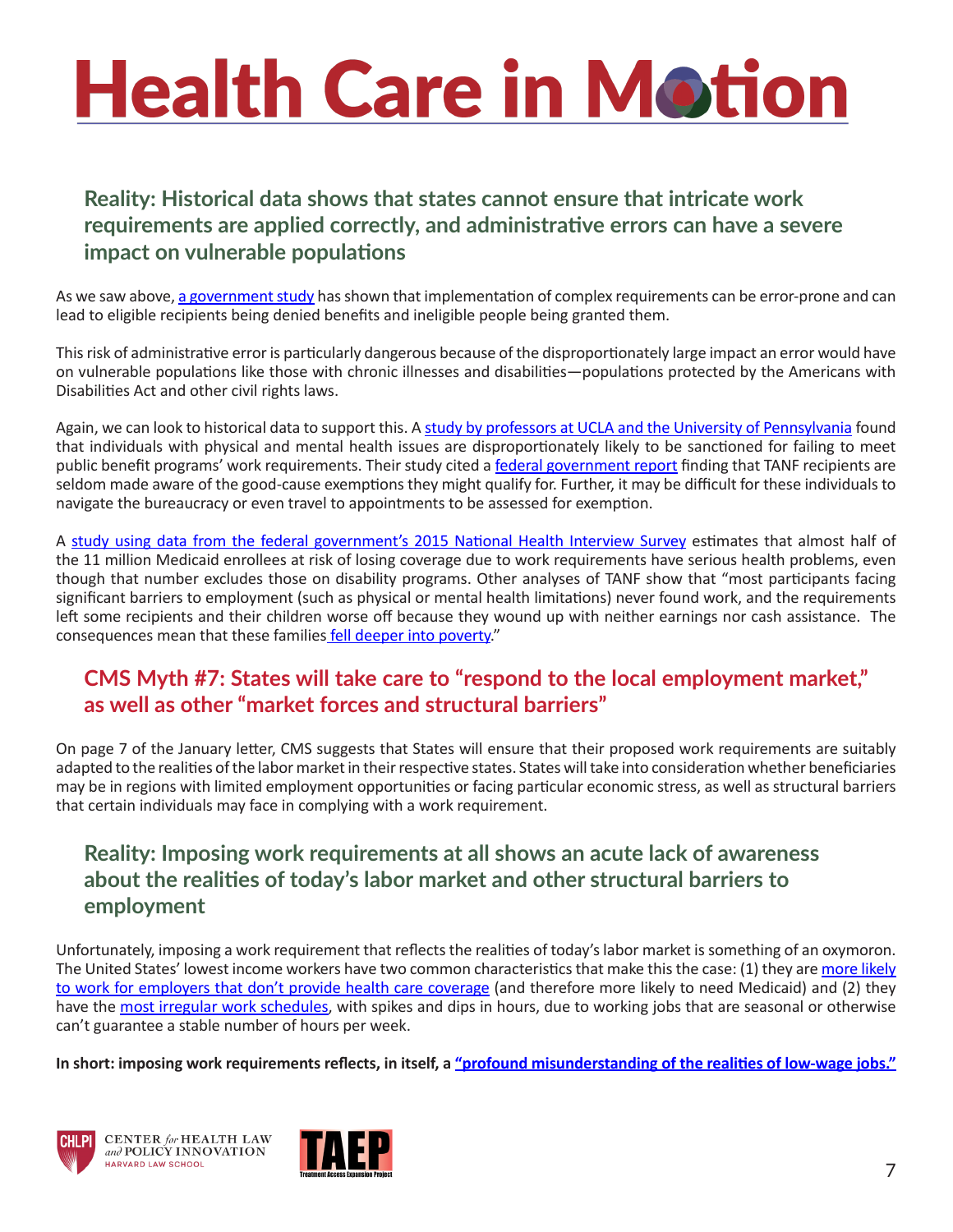To underscore just how backwards these work requirements can be, take a look at the internal inconsistencies in a proposal like [Kansas' December 2017 proposal.](https://www.medicaid.gov/Medicaid-CHIP-Program-Information/By-Topics/Waivers/1115/downloads/ks/ks-kancare-pa3.pdf) Kansas wants to require 80 hours of work per month. But since the income-based eligibility threshold for Medicaid is so low in Kansas, some beneficiaries would get pushed out of Medicaid eligibility as soon as they worked 80 hours of a minimum-wage paying job. For example, based on the [Kansas Medicaid eligibility thresholds](http://www.kancare.ks.gov/docs/default-source/Consumers/benefits-and-services/fact-sheets/medical-coverage-for-parents-or-caregivers-of-children-fact-sheet-04-18.pdf?sfvrsn=4)  [for parents or caretakers](http://www.kancare.ks.gov/docs/default-source/Consumers/benefits-and-services/fact-sheets/medical-coverage-for-parents-or-caregivers-of-children-fact-sheet-04-18.pdf?sfvrsn=4), a single parent with one child who earns more than \$522 per month is ineligible for Medicaid, and a person working 20 hours at minimum wage would earn [\\$580.](https://www.dol.gov/general/topic/wages/minimumwage) Thus, if a single parent with one child meets the proposed work requirement, he or she will not only lose Medicaid coverage, but will also be pushed into the "[Medicaid coverage](https://www.kff.org/medicaid/issue-brief/the-coverage-gap-uninsured-poor-adults-in-states-that-do-not-expand-medicaid/)  [gap](https://www.kff.org/medicaid/issue-brief/the-coverage-gap-uninsured-poor-adults-in-states-that-do-not-expand-medicaid/)." He or she will earn too much to be Medicaid-eligible, but will earn too little to qualify for private insurance subsidies [from the federal government,](https://www.irs.gov/affordable-care-act/individuals-and-families/questions-and-answers-on-the-premium-tax-credit) which are only available to individuals who earn at least 100% of the federal poverty line (in 2018, [\\$1,372 per month](https://www.masslegalservices.org/content/federal-poverty-guidelines-2018) for a family of 2). And as discussed above, a worker earning minimum wage is unlikely be unable to [get health care coverage from their employer.](http://cepr.net/documents/publications/health-low-wage-2012-02.pdf) After deducting the [added costs often associated with employment for this](https://mn.gov/deed/assets/march-2015-barriers_tcm1045-133486.pdf)  [population](https://mn.gov/deed/assets/march-2015-barriers_tcm1045-133486.pdf), such as the costs of transportation, uniforms, and childcare, our hypothetical single parent would have very little leftover for health insurance, but would have **nowhere else to turn for health coverage**.

**Finally, work requirements do not address the structural barriers faced by individuals living with chronic illnesses and/or episodic disabilities** (conditions associated with unpredictable periods of illness or disability). People living with disabilities continue to [experience disparate employment and economic outcomes](http://www.yti.cornell.edu/areas/work), relative to their non-disabled peers. A study from the United States Government Accountability Office suggests this is not be for their lack of effort—the most significant barrier may be ["attitudinal, which can include bias and low expectations for people with disabilities."](https://www.gao.gov/assets/210/204277.pdf) And there's plenty of evidence to support such a suggestion. For example, the Equal Employment Opportunity Commission (EEOC) reports that between 1997 and 2014, the EEOC received over 4,000 allegations of discriminatory workplace practices against people living with HIV and has filed several lawsuits against employers that refused to hire or terminated people, due to their HIV [status](https://www.eeoc.gov/eeoc/newsroom/wysk/hiv_aids_discrimination.cfm). And for plainer evidence, take a look at this article in a human resources industry publication; it's titled *[Chronic](http://hrdailyadvisor.blr.com/2014/02/26/chronic-conditions-frustrating-annoying-yes-but-you-must-accommodate/)  [Conditions—Frustrating, Annoying? Yes, But You Must Accommodate](http://hrdailyadvisor.blr.com/2014/02/26/chronic-conditions-frustrating-annoying-yes-but-you-must-accommodate/)*, illustrating the negative attitudes individuals with chronic illnesses face in the labor market.

### **CMS Myth #8: CMS will support "reasonable public input processes…to consider the views of Medicaid beneficiaries, applicants, and other stakeholders"**

Page 7 of the January letter pledges that CMS will consider the views of various Medicaid stakeholders in reviewing a state's application for a waiver, as required by [federal regulations](https://www.law.cornell.edu/cfr/text/42/431.416). The regulations mandate that CMS solicit public comment regarding the state's application and that CMS will not render a final decision until it has had 45 days to receive and consider public comments.

#### **Reality: CMS has ignored staunch and near-unanimous calls from stakeholders to reject requests to incorporate work requirements into state Medicaid programs**

In June 2017, Arkansas submitted a request to, among other changes, incorporate a work requirement into its Medicaid program. During the federally mandated 30-day public comment period, 28 organizations submitted 16 comments about Arkansas's application. [13 of those 16 comments strongly opposed the inclusion of work requirements.](https://public.medicaid.gov/connect.ti/public.comments/questionnaireVotes?qid=1891331) The 3 remaining comments either did not speak to the work requirement proposal or urged Arkansas to define the requirement more precisely. *See Chart 1 below; see also Appendix A.*





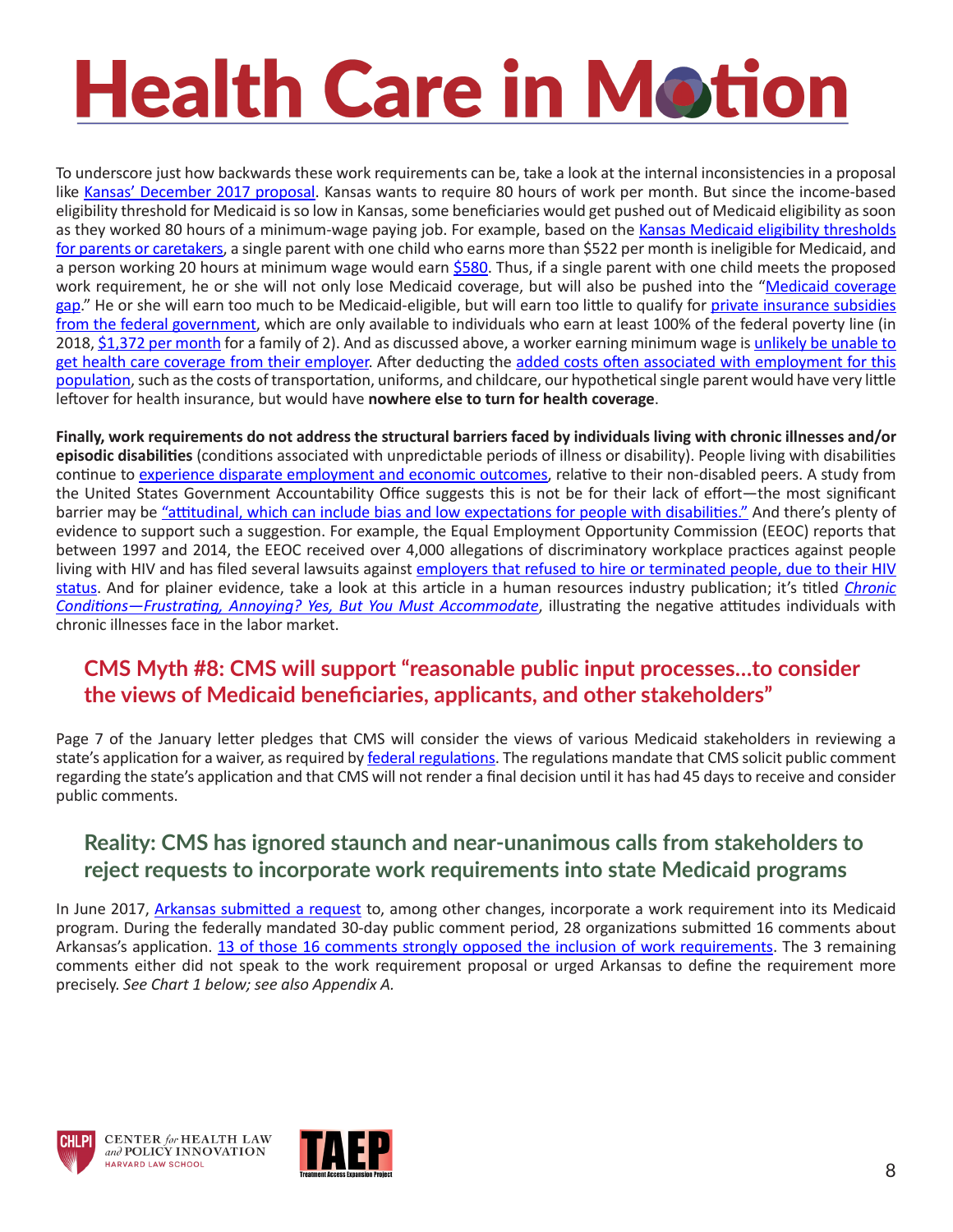*Chart 1: Breakdown of Public Comments on Proposal Incorporating Work Requirements to the Arkansas Medicaid Program*



**The public comments reveal almost unanimous disapproval of the work requirements**, supported by explanations and data suggesting that the work requirements [would constitute a radical change in the Medicaid program and not increase](http://familiesusa.org/sites/default/files/comments/comments_1115_AR waiver_ammendment_0817.pdf)  [sustained employment;](http://familiesusa.org/sites/default/files/comments/comments_1115_AR waiver_ammendment_0817.pdf) [undermine access to care and not support the objectives of Medicaid;](https://ccf.georgetown.edu/wp-content/uploads/2017/08/Arkansas-Works-Comment-Letter-8-10-2017.pdf) [disproportionately impact](https://public.medicaid.gov/gf2.ti/af/328098/42225/PDF/-/LAA_1115_Demonstration_Waiver_Comments_CMS_8.7.17.pdf)  [rural Arkansas communities with higher than average unemployment rates;](https://public.medicaid.gov/gf2.ti/af/328098/42225/PDF/-/LAA_1115_Demonstration_Waiver_Comments_CMS_8.7.17.pdf) [create gaps in coverage that will lead to more](http://www.healthlaw.org/issues/medicaid/waivers/nhelp-comments-arkansas-amended-section-1115-waiver-project#.WswI99PwZ0w)  [expensive treatment when eligibility is eventually regained;](http://www.healthlaw.org/issues/medicaid/waivers/nhelp-comments-arkansas-amended-section-1115-waiver-project#.WswI99PwZ0w) [create administrative burden and complexity that can often lead](https://public.medicaid.gov/gf2.ti/af/328098/42209/PDF/-/AACF_Arkansas_1115_Waiver_Comments.pdf)  [to eligible people inadvertently losing coverage](https://public.medicaid.gov/gf2.ti/af/328098/42209/PDF/-/AACF_Arkansas_1115_Waiver_Comments.pdf); and so on. Basically everything catalogued above in Myths #1-7. Comments on other state's piggybacking proposals are similarly distributed heavily towards opposition.

**But in March 2018, [CMS approved the request](https://www.medicaid.gov/Medicaid-CHIP-Program-Information/By-Topics/Waivers/1115/downloads/ar/ar-works-ca.pdf).** The approval letter tries to cover its bases by including a "Consideration of Public Comments" section. Not surprisingly, the letter strategically avoids mentioning this overwhelming opposition and simply notes "opposing commenters expressed general disagreement" and that "other comments expressed concerns that these requirements would be burdensome on families or create barriers to coverage." CMS pays lip service by "acknowledging" these concerns and assuring the public that it has conditioned its approval upon Arkansas's promise to implement mitigating procedures such as reaching out to beneficiaries to educate them on how to comply with the new requirements and "using an online reporting system to make reporting easy for enrollees."

**Long story short—it doesn't look like CMS put much stock in the views of Medicaid stakeholders or the public input process.**

### Putting it all together

A closer look at the January letter from CMS reveals the agency's dangerous disregard for the realities facing many Medicaid beneficiaries, the harmful implications of work requirements, and the legal limitations of its authority. Conditioning Medicaid eligibility on fulfilling a work requirement ignores the fact that [most Medicaid beneficiaries who can work already do so](https://www.kff.org/medicaid/issue-brief/understanding-the-intersection-of-medicaid-and-work/) and